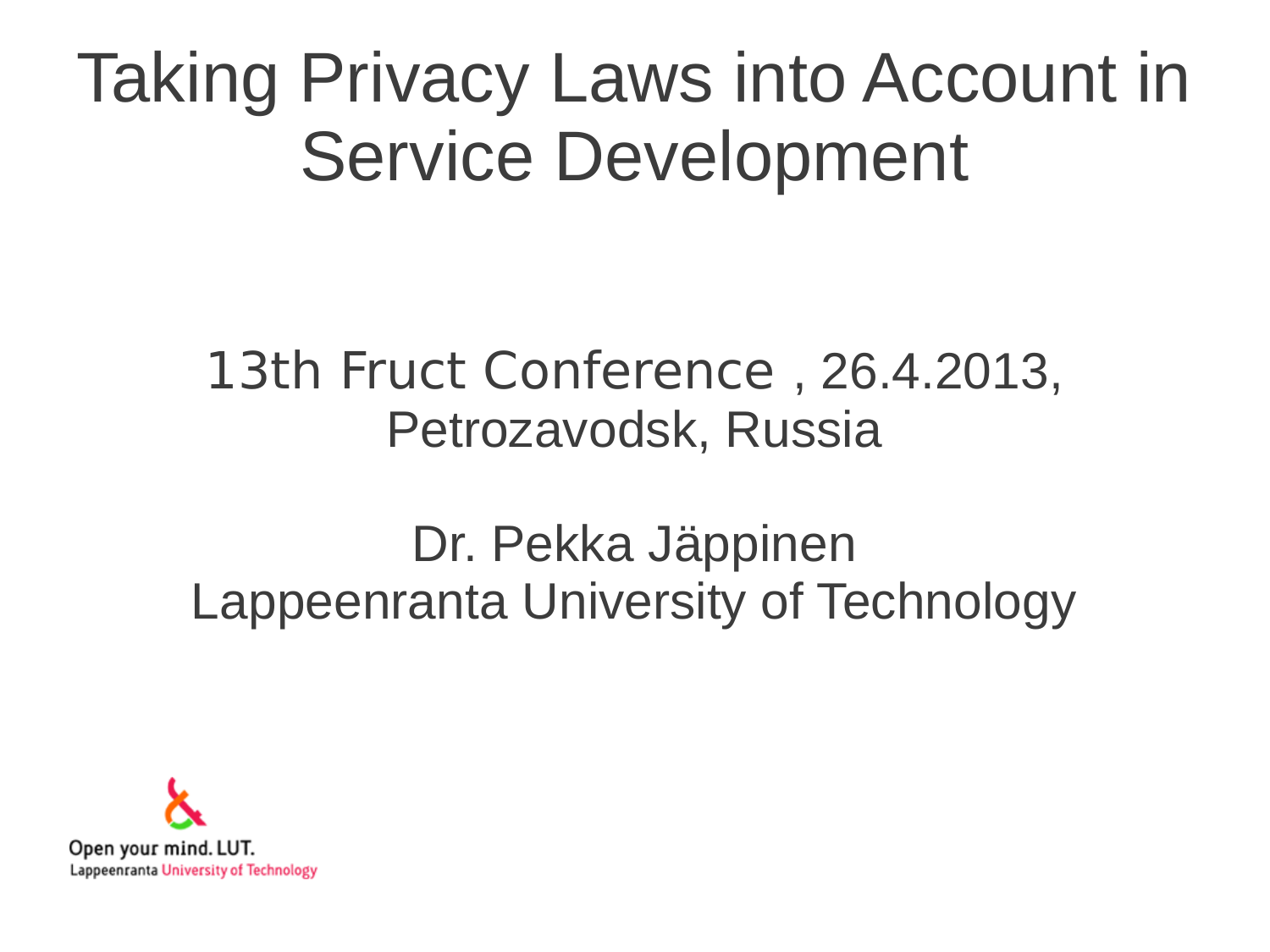#### Structure of presentation Open your mind. LUT.

- Lappeenranta University of Technology
	- Privacy
	- European union view on privacy
	- Meaning of laws from developer perspective
	- Service developer perspective
	- Summary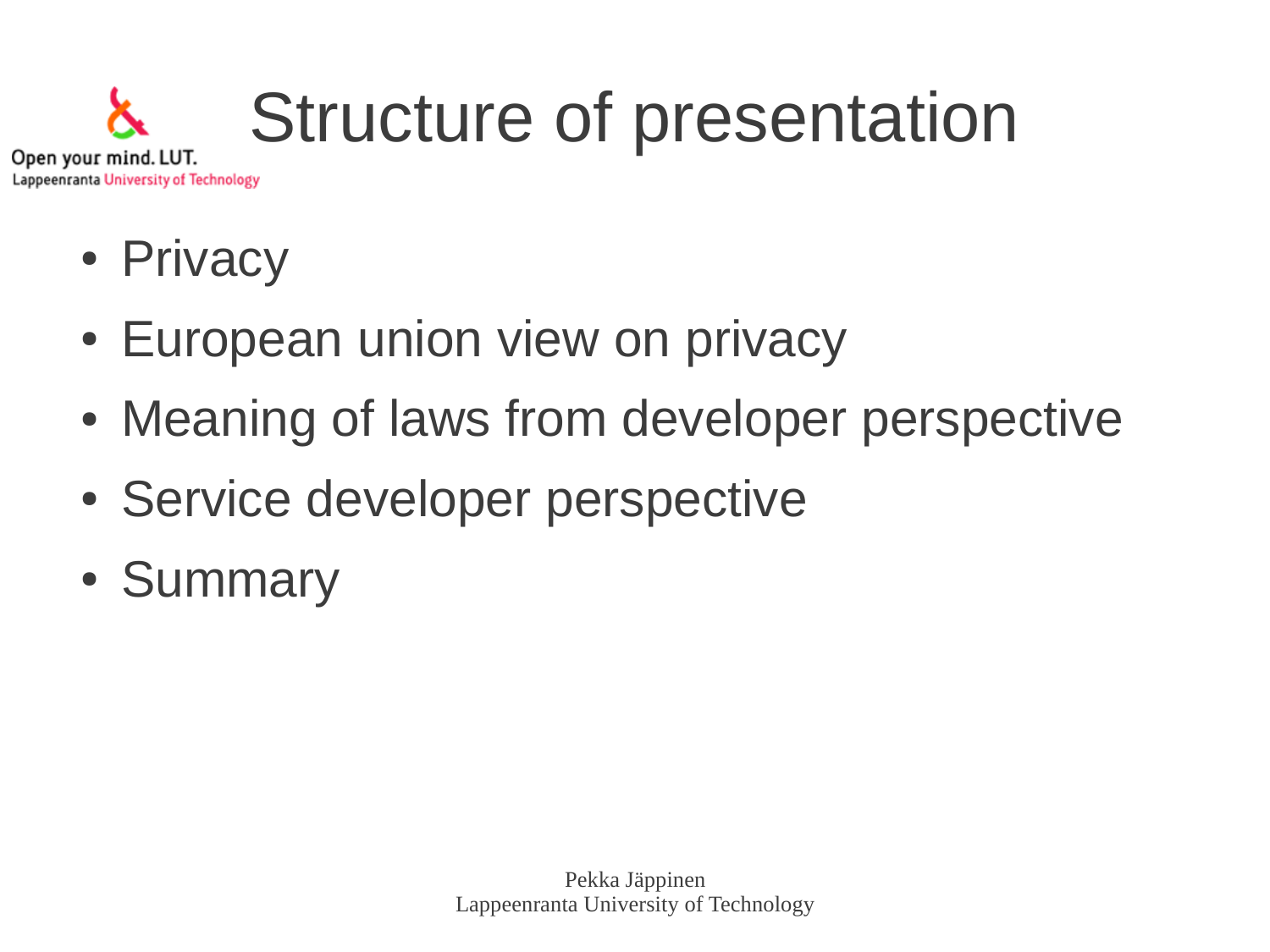

**Privacy** 

- Privacy is a right for control about the use and transfer of information about yourself.
- Sensitiveness of data is dependent on the person, the culture and time.
- Protected by laws and regulations
	- Determines how personal data
		- **can be used** and **must be protected**
	- Differ vastly between different countries in the world
- Pekka Jäppinen • Privacy preservation is important for upkeeping users trust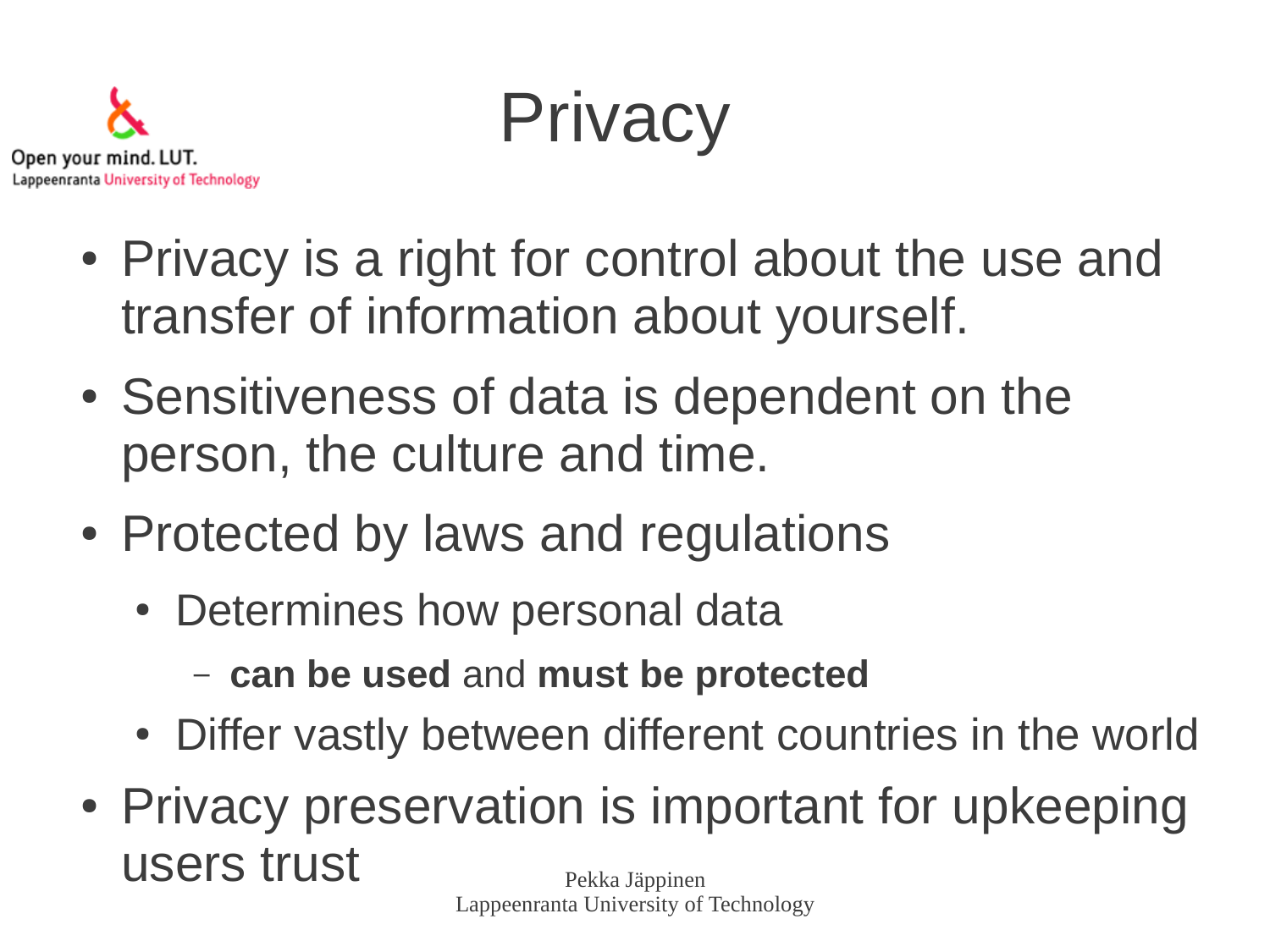

- EU acknowledges that you have all the rights to the information about you.
	- User consent required for use

Open your mind. LUT.

Lappeenranta University of Technology

- EU legislations regarding personal data use: http://ec.europa.eu/justice/data-protection/index\_en.htm
- Commission is working on the new regulation about protection of personal data
	- The protection of individuals with regard to the processing of personal data and on the free movement of such data (General Data Protection Regulation): http://ec.europa.eu/justice/dataprotection/document/review2012/com\_2012\_11\_en.pdf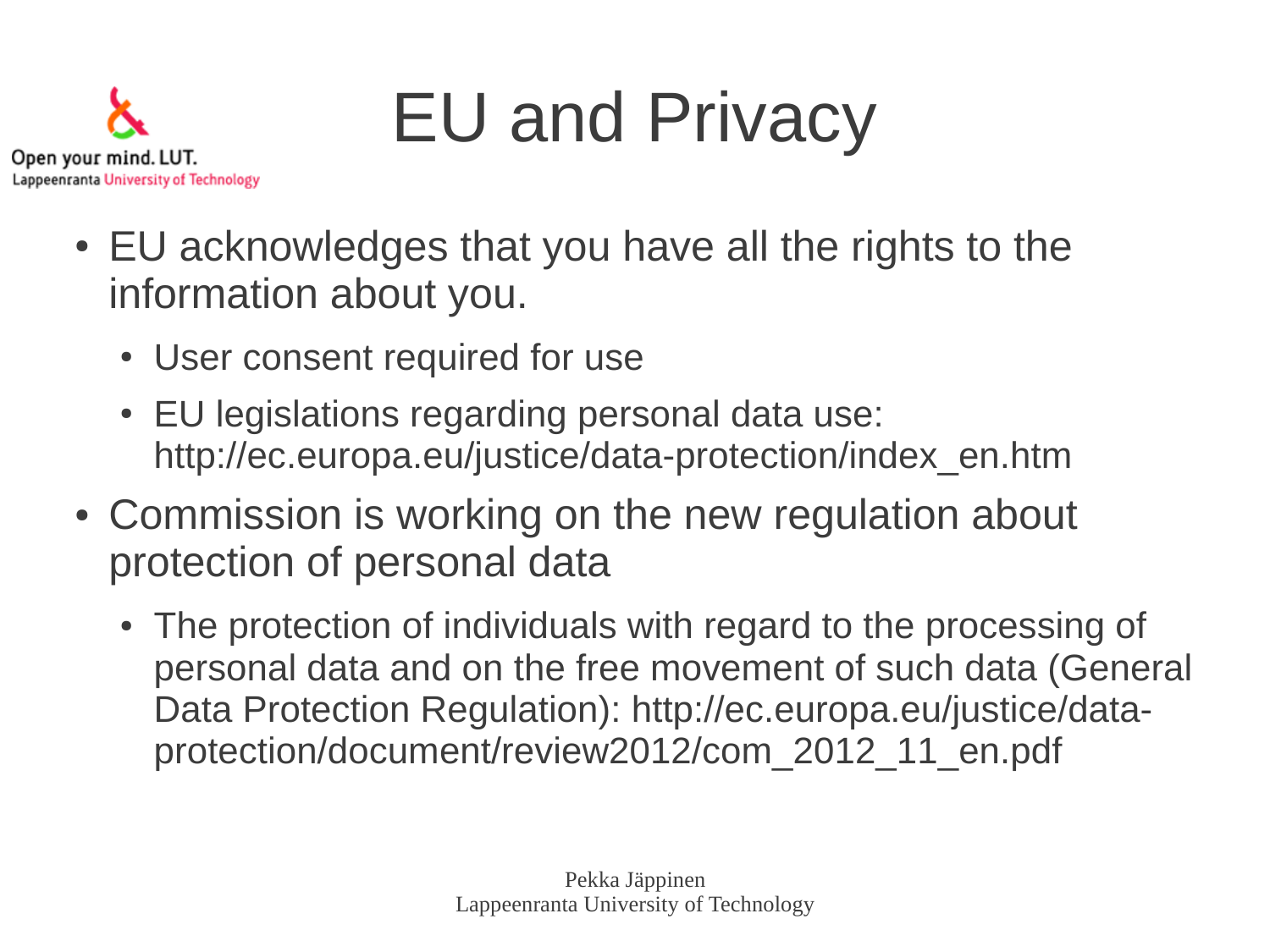

## Some points from regulation draft

- Data protection by design and by default
	- Privacy by design, Privacy by default
- Personal data controller responsibilities described in article 22 include:
	- Adopt policies and implement appropriate measures to ensure personal data is handled properly
	- Implement mechanisms to ensure the verification of the effectiveness of the measures
	- Be able to demonstrate that the situation is so.
- Bigger companies have to have designated person that is responsible for privacy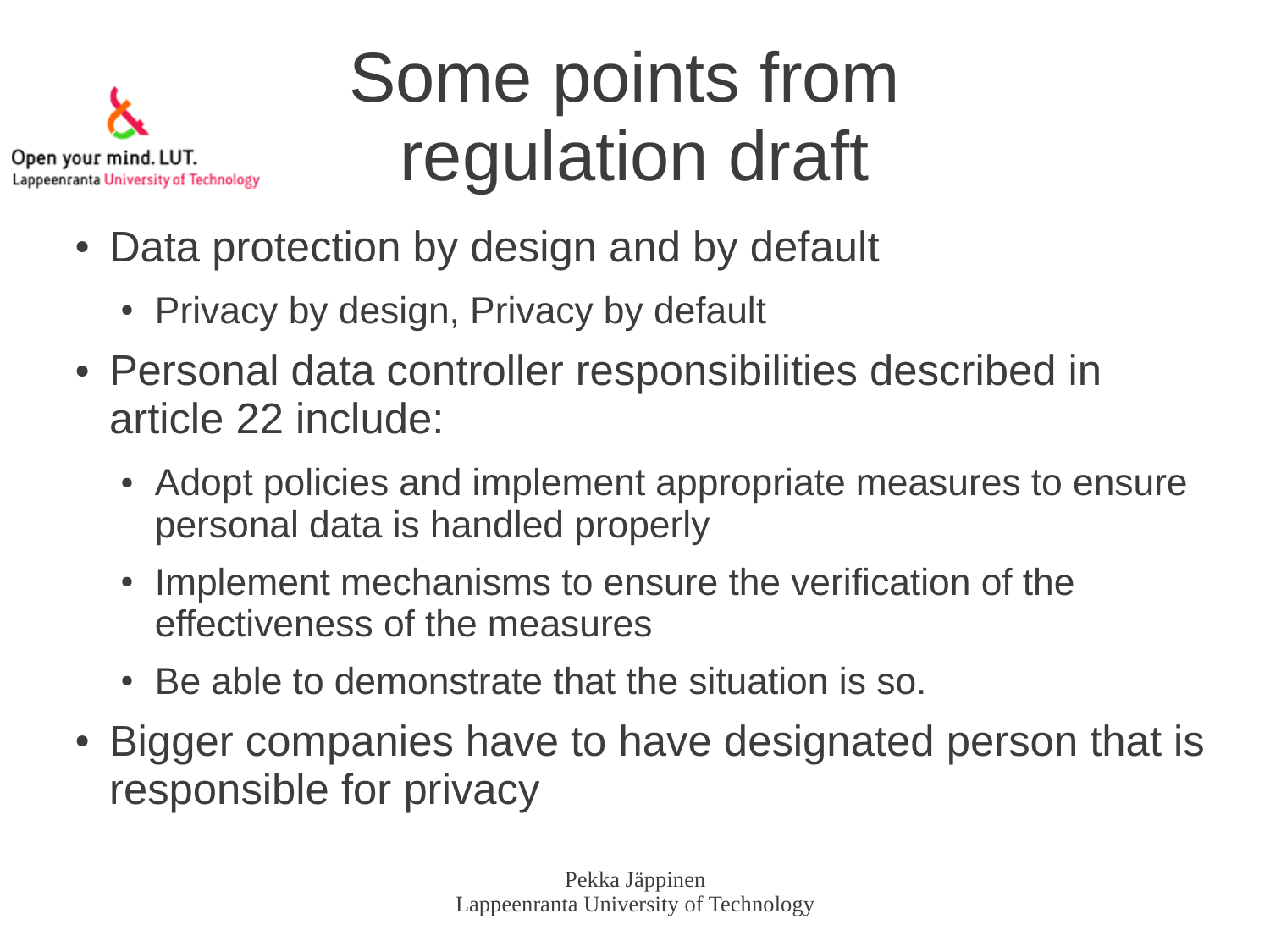

# Potential impact of new regulation?

- Privacy by design principle adopted
- Methods for analysing privacy risks against IT solutions will be developed.
- Developers need to be able to demonstrate that their software will not leak private information?
- Personal information use need to be justified even more?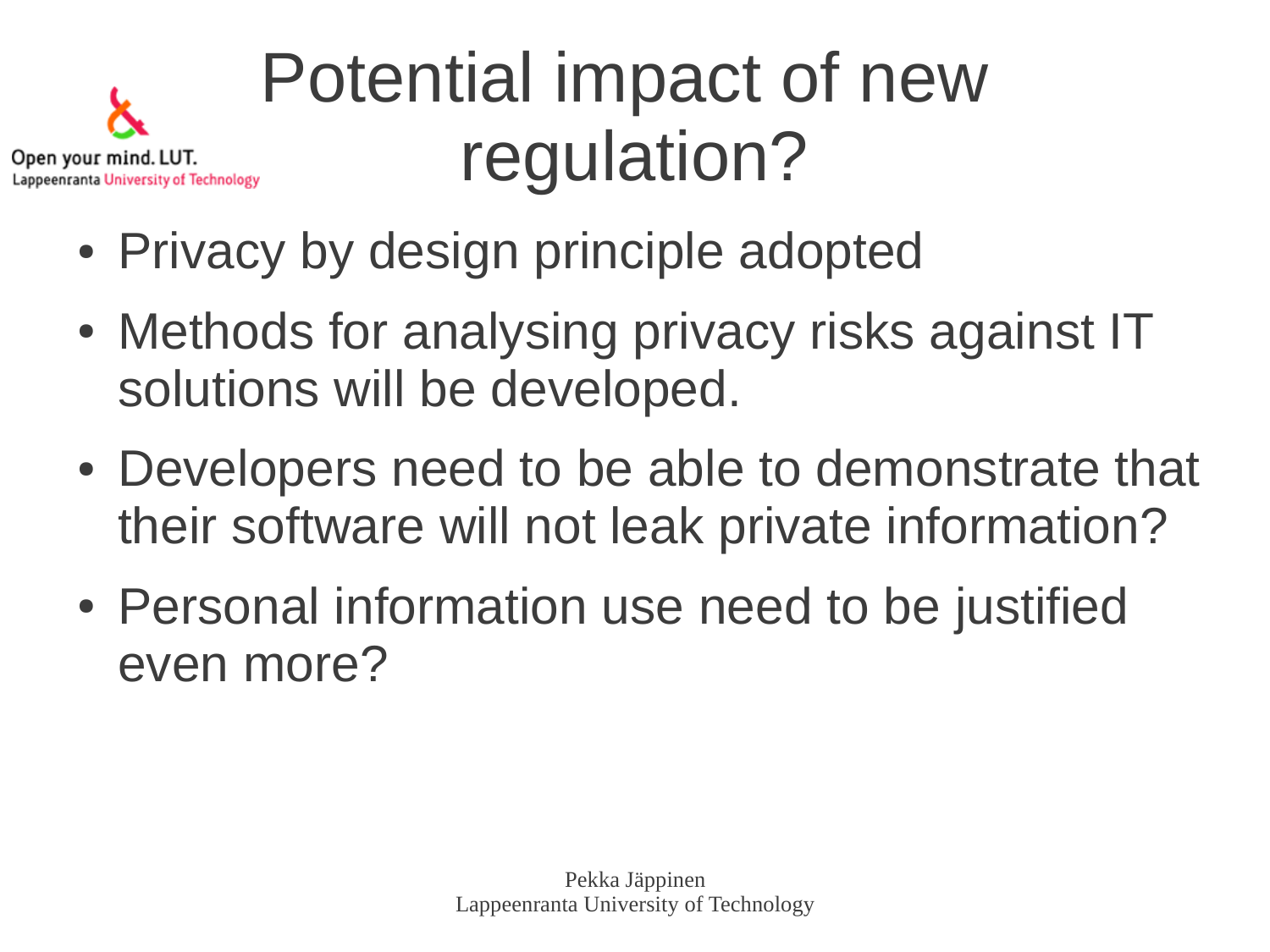#### Taking privacy into account Open your mind. LUT. Lappeenranta University of Technology

- Avoid relying totally on the use of personal data
	- Allow service users to decide whether they want their data to be used for e.g. personalisation
	- Service providers should gather only the personal data that is needed  $\rightarrow$  enable configuration for the type of data gathered.
- Think about the data granularity
	- e.g. Daily electricity consumption vs real time consumption data.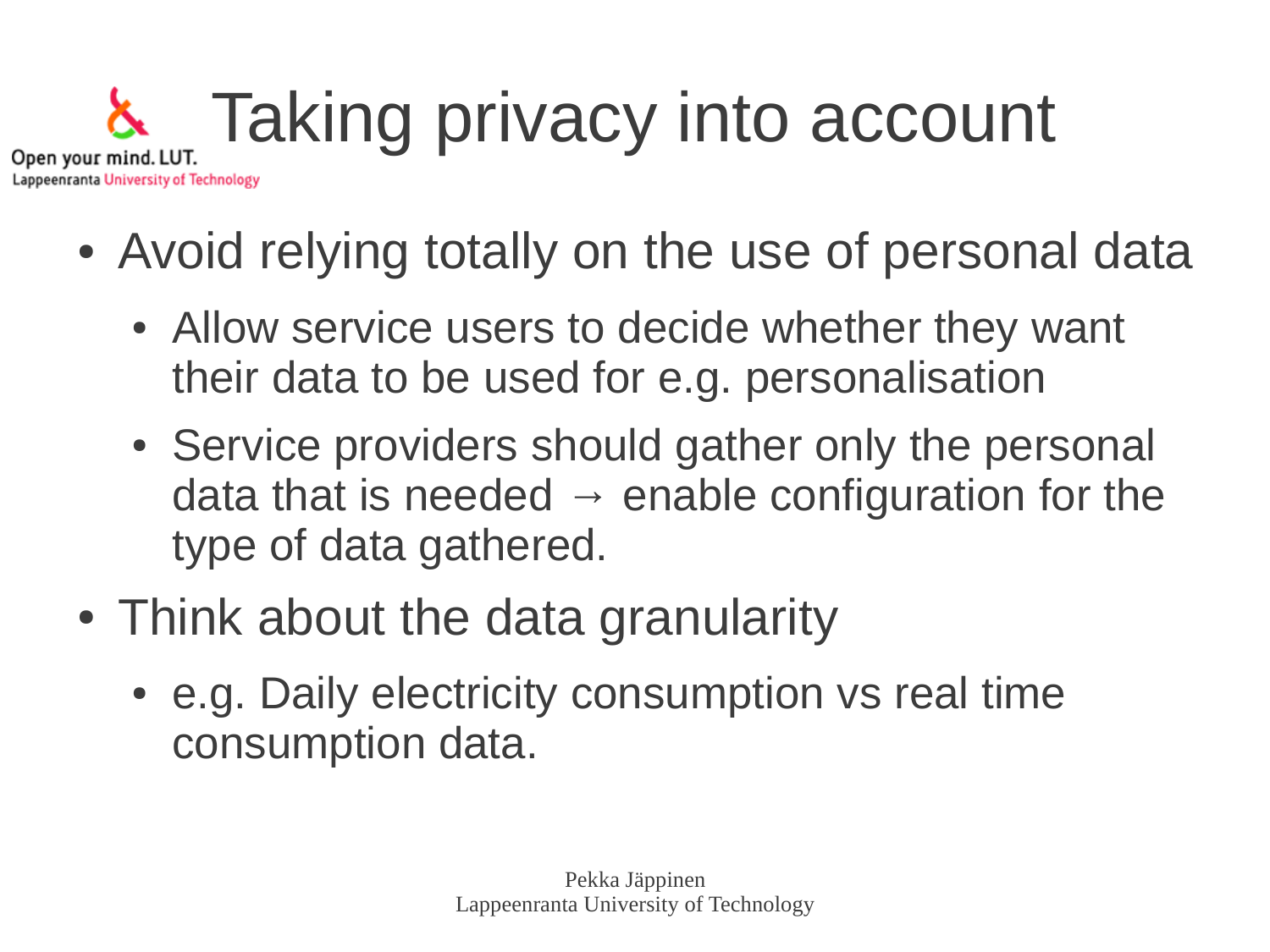

- Differentiate identity from the other data when possible
	- Anonymise when possible
		- Personalisation needs preferences not identities
	- e.g. images below from Mobisery project (courtesy of Dr. Anastasios Tefas, University of Thessaloniki)



Pekka Jäppinen Lappeenranta University of Technology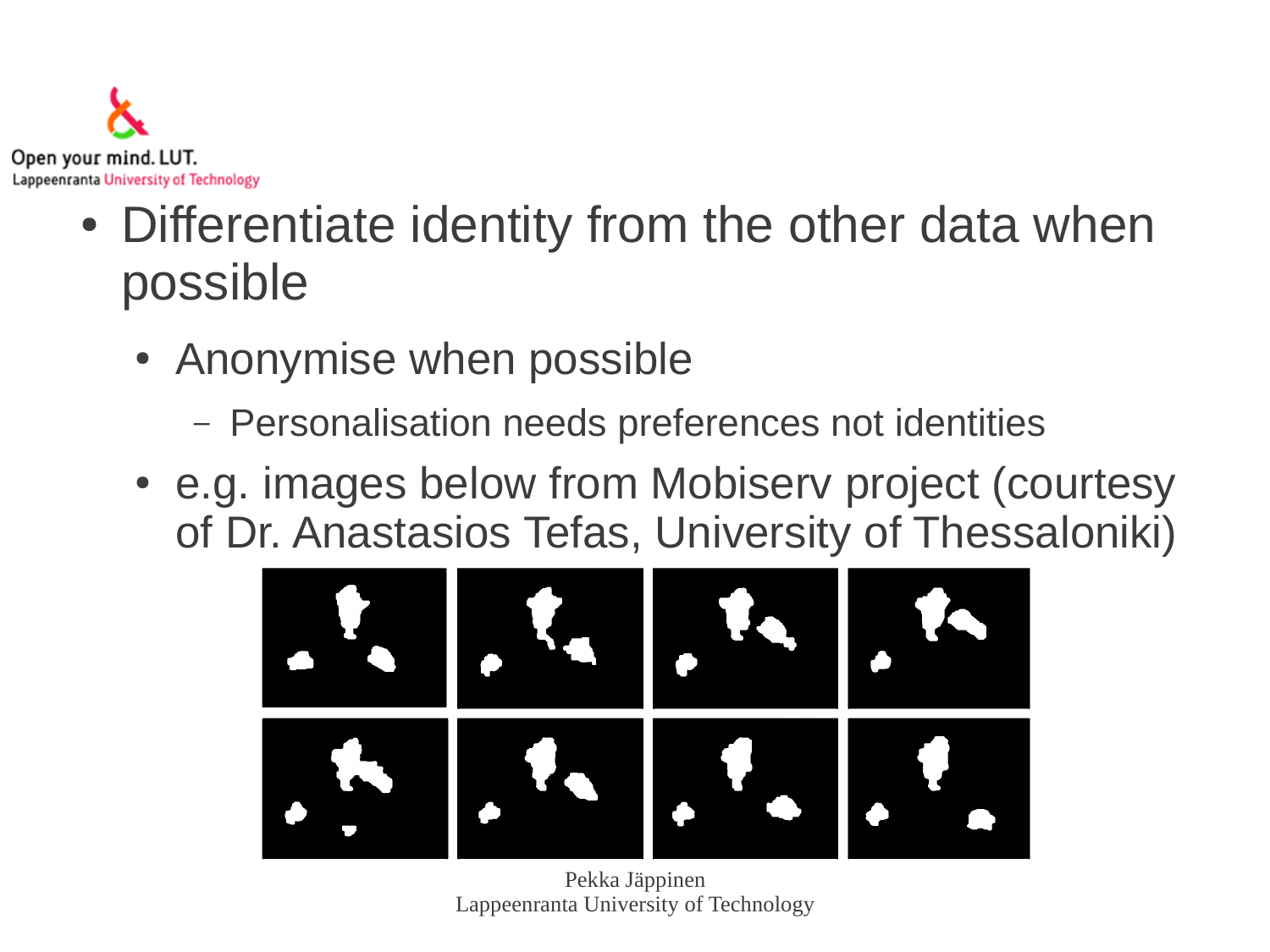

- Storage
	- Temporary or longterm storage
	- Remove old data that is not needed.
	- Encrypt the stored data
- Support access control
	- Internal
		- Access only to software components that need the access
	- External
		- Personnel access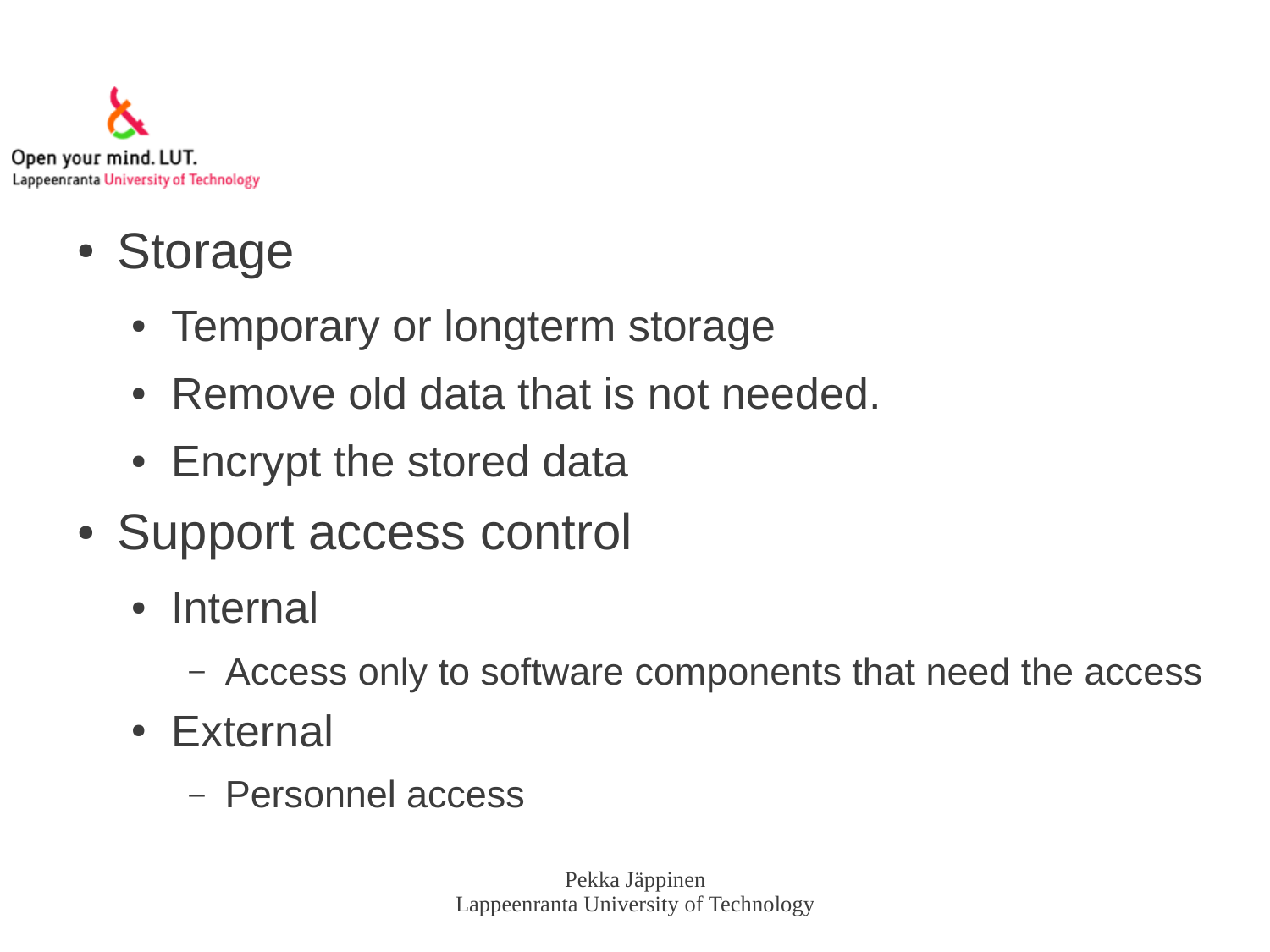#### Privacy research at LUT Open your mind. LUT. Lappeenranta University of Technology

- Privacy threat analysis
	- Smart Energy Grids
	- Independent living support system, Mobiserv
- Privacy risk analysis method development
- ME 2.0
	- Personal information management system that
	- Enables privacy preserving ubiquitous service personalisation.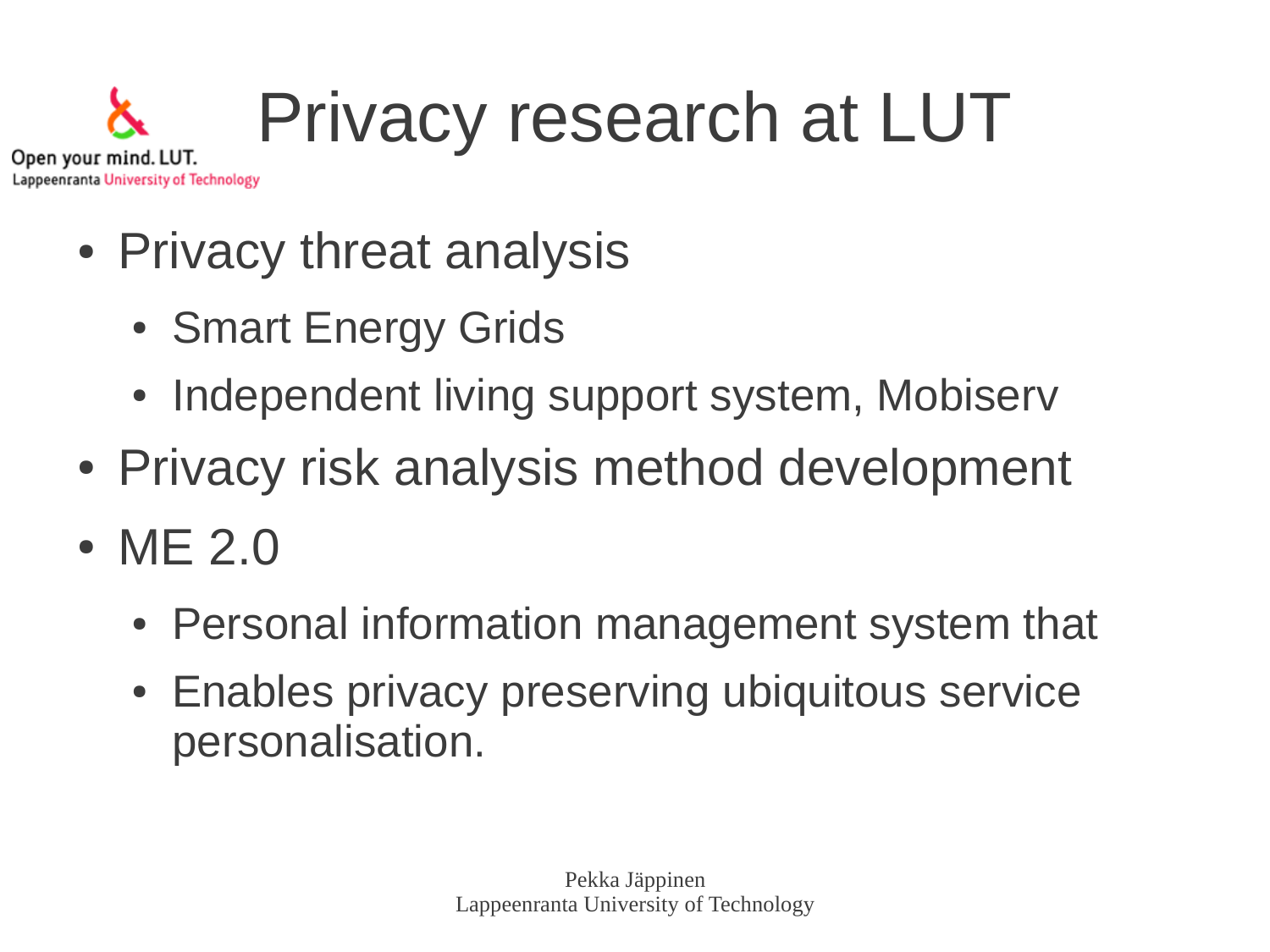

## **Summary**

- Protecting privacy is important for
	- system acceptability and upkeep of user trust.
- Laws and regulations determine the minimum required effort
	- It is important to understand the basic laws of your market area